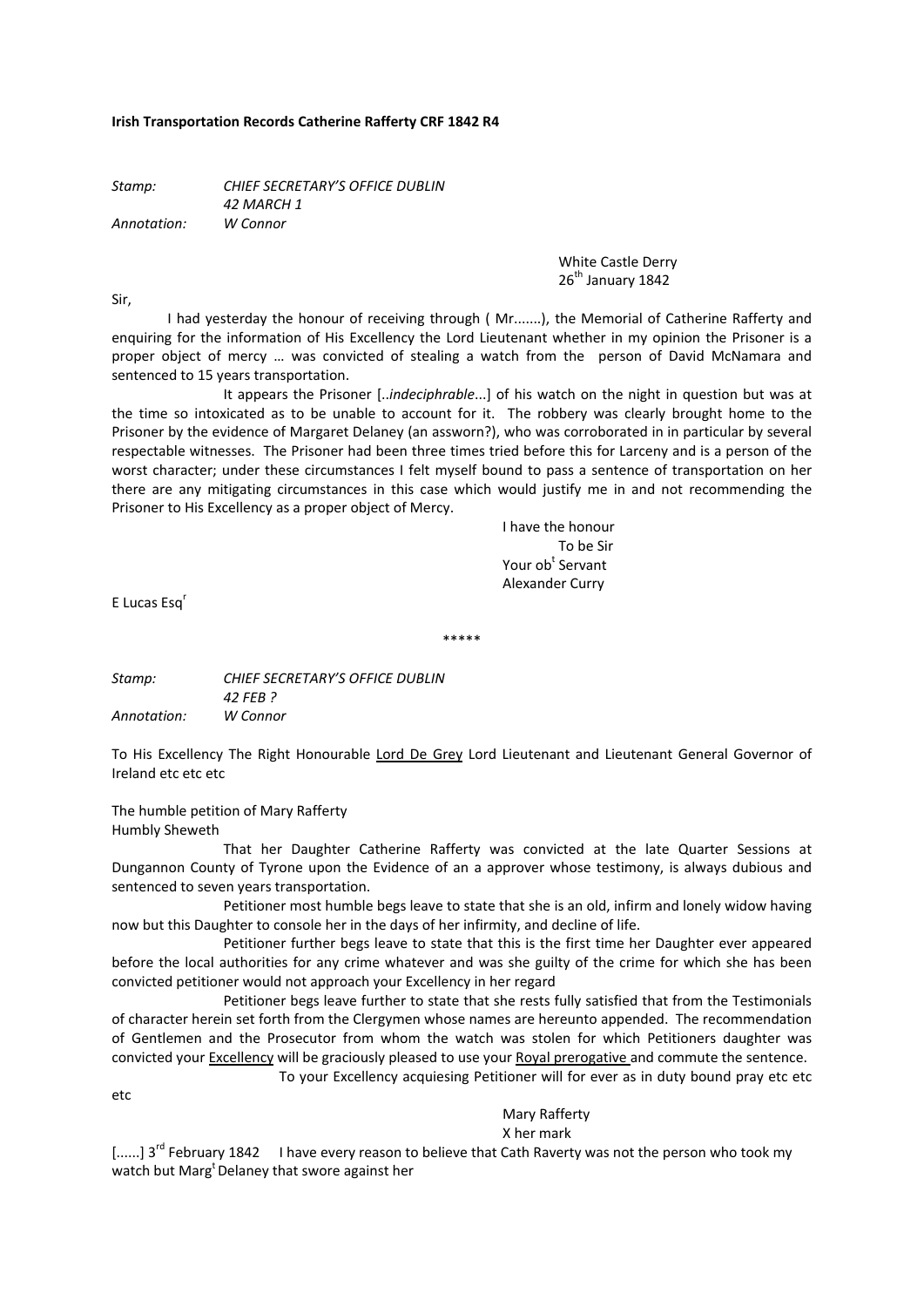David McAneany (?)

I believe the above is very true

 Andrew Christie Minister

I know Nothing about Mary Rafferty's character

Signature indecipherable

I presume that above statement may be true

Signature indecipherable

If a reference should be made to the presiding Barrister, I feel persuaded the government will avail itself of any circumstance, at all justifying any mitigation of the sentence passed on Petitioner's Daughter ‐

Stuart Hall **Castlestuart** 

February  $15^{th}$  1842

\*\*\*\*\* R 4 1842

> Catherine Rafferty Stealing a Watch 7 y<sup>rs</sup> T<sup>n</sup>

\_\_\_\_\_\_\_\_\_\_\_\_\_\_\_

The law must take its course(?) 2 *Initials indicipherable* 1842

> 1Mr Curry  $ans<sup>d</sup> 4<sup>th</sup> H.T.L$ Gaoler infor<sup>d</sup> 5<sup>th</sup> March A.W.L

\_\_\_\_\_\_\_\_\_\_\_\_\_\_ Another Mem<sup>l</sup> annexed 19 July/42 **\_\_\_\_\_\_\_\_\_\_\_\_\_\_**

Confirmed July 20 *Initials indecipherable Initials indecipherable* Gaoler infor<sup>d</sup> on 21<sup>st</sup> AWC

*\*\*\*\*\**

*Stamp: CHIEF SECRETARY'S OFFICE DUBLIN Date indecipherable Annotation: W Connor*

#### July19th 1842

Sir

If ever misery awaited an old Creature it awaits on me who with great delicacy again seeks your pity I addressed you a letter on Friday but up to this most unfortunately I have not received any reply Surely it is not my advanced age of 77 or my humble lack causes  $y^r$  silence the People in Dublin Assures me, the contrary is the fact but my Letter thro some unforeseen circumstance has escaped your usual vigilance. I should have called on you for your Answer Officially but from the excessive fatigue of travell<sup>g</sup> 90 miles and all to seek a written answer or otherwise I have being lying ill, and now beseeches your Pity for some redress by Letter to Convey with me to the Gov of Omagh Gaol, concerning my Unfortunate mate and Only Daughter Cath<sup>e</sup> Raverty under sentence of 7 yrs Transpt<sup>n</sup> and for the Remainder of the Circumstances connected with her misfortunes and my Present poverty and Sufferings I refer you with every respect suitable to your dignity and my humility in the Letter of Friday the  $15<sup>th</sup>$  inst

Obediently etc etc Mary Raverty